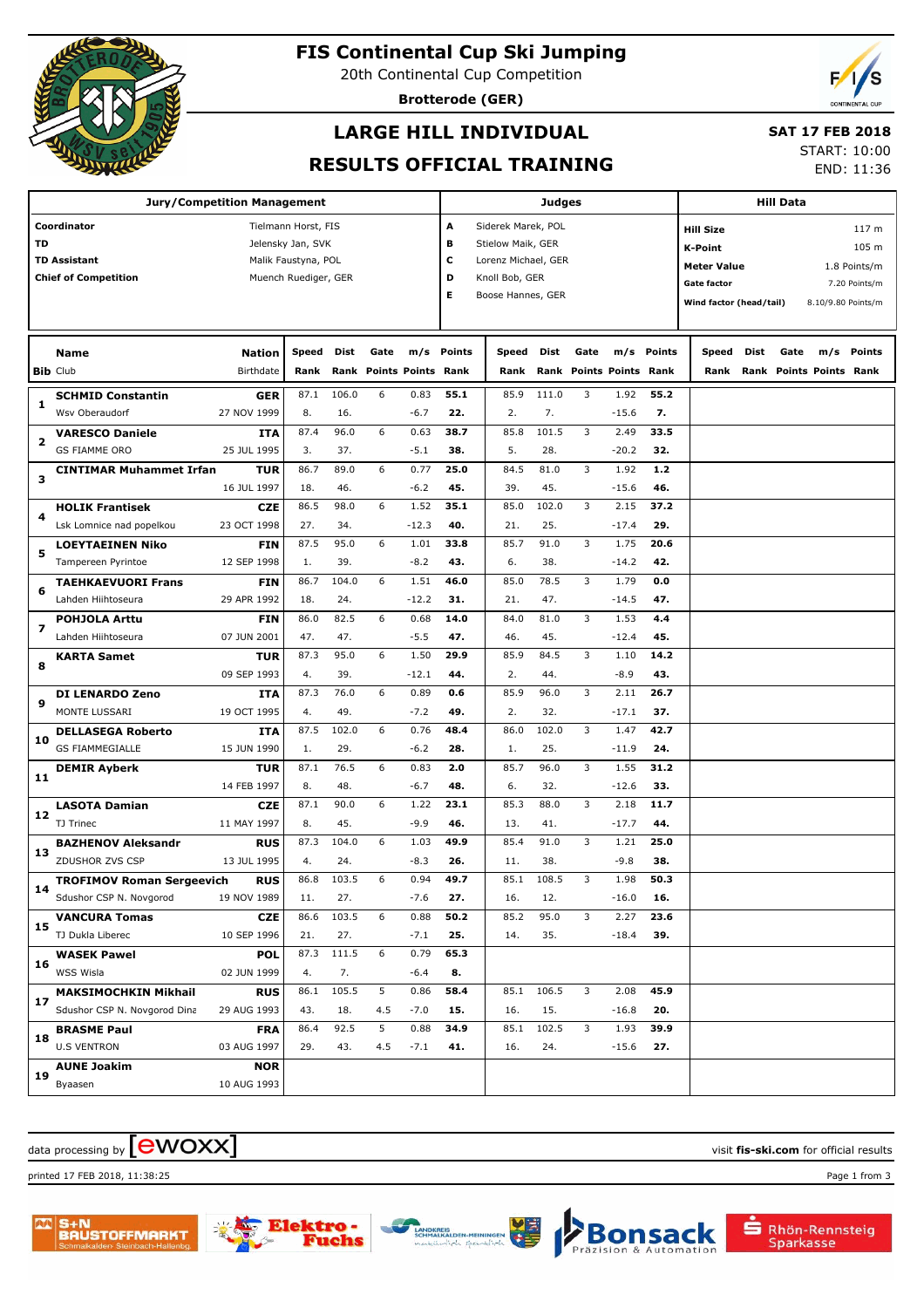

### **FIS Continental Cup Ski Jumping**

20th Continental Cup Competition

**Brotterode (GER)**



# **LARGE HILL INDIVIDUAL**

 **SAT 17 FEB 2018**

### **RESULTS OFFICIAL TRAINING**

START: 10:00 END: 11:36

|    | Name                                | Nation      | Speed | Dist  | Gate                           | m/s     | Points | Speed | Dist  | Gate           |                         | m/s Points | Speed | Dist | Gate |                         | m/s Points                             |
|----|-------------------------------------|-------------|-------|-------|--------------------------------|---------|--------|-------|-------|----------------|-------------------------|------------|-------|------|------|-------------------------|----------------------------------------|
|    | <b>Bib Club</b>                     | Birthdate   | Rank  |       | <b>Rank Points Points Rank</b> |         |        | Rank  |       |                | Rank Points Points Rank |            | Rank  |      |      | Rank Points Points Rank |                                        |
|    |                                     |             |       |       |                                |         |        |       |       |                |                         |            |       |      |      |                         |                                        |
| 20 | <b>ROCH DUPLAND Thomas</b>          | <b>FRA</b>  | 86.6  | 95.5  | 5                              | 0.74    | 41.4   | 85.5  | 103.5 | 3              | 2.72                    | 35.3       |       |      |      |                         |                                        |
|    | Saint Gervais                       | 03 FEB 1996 | 21.   | 38.   | 4.5                            | $-6.0$  | 36.    | 9.    | 21.   |                | -22.0                   | 31.        |       |      |      |                         |                                        |
| 21 | <b>SAKALA Filip</b>                 | <b>CZE</b>  | 86.8  | 104.0 | 5                              | 1.01    | 54.5   | 85.4  | 111.0 | 3              | 2.20                    | 53.0       |       |      |      |                         |                                        |
|    | Tj Frenstat pod radhostem           | 21 MAY 1996 | 11.   | 24.   | 4.5                            | $-8.2$  | 23.    | 11.   | 7.    |                | $-17.8$                 | 10.        |       |      |      |                         |                                        |
|    | <b>LEITNER Clemens</b>              | <b>AUT</b>  | 86.8  | 112.5 | 5                              | 0.76    | 71.8   | 85.5  | 118.0 | 3              | 2.43                    | 63.7       |       |      |      |                         |                                        |
| 22 | Nordic Team Absam-Tirol             | 07 NOV 1998 | 11.   | 5.    | 4.5                            | $-6.2$  | 4.     | 9.    | 1.    |                | $-19.7$                 | 2.         |       |      |      |                         |                                        |
|    | <b>SCHULER Andreas</b>              | SUI         | 86.7  | 104.5 | 5                              | 1.04    | 55.2   | 84.9  | 105.5 | $\overline{2}$ | 2.20                    | 47.8       |       |      |      |                         |                                        |
| 23 | Einsiedeln                          | 30 DEC 1995 | 18.   | 21.   | 4.5                            | $-8.4$  | 21.    | 24.   | 18.   | 4.7            | $-17.8$                 | 19.        |       |      |      |                         |                                        |
|    | <b>POPPINGER Manuel</b>             | AUT         | 86.6  | 98.0  | 5                              | 0.65    | 46.6   | 85.2  | 110.5 | 2              | 2.72                    | 52.6       |       |      |      |                         |                                        |
| 24 | SV Innsbruck-Bergisel-Tirol         | 19 MAY 1989 | 21.   | 34.   | 4.5                            | $-5.3$  | 30.    | 14.   | 10.   | 4.7            | $-22.0$                 | 11.        |       |      |      |                         |                                        |
|    | <b>HOFFMANN Felix</b>               | GER         | 86.3  | 108.5 | 5                              | 1.12    | 61.7   | 84.8  | 103.0 | 2              | 2.02                    | 44.7       |       |      |      |                         |                                        |
| 25 | SWV Goldlauter                      | 14 OCT 1997 | 34.   | 12.   | 4.5                            | $-9.1$  | 12.    | 29.   | 22.   | 4.7            | $-16.4$                 | 22.        |       |      |      |                         |                                        |
|    |                                     |             | 86.8  | 94.5  | 5                              | 0.54    | 41.2   | 85.6  | 88.0  | 2              | 1.46                    | 22.3       |       |      |      |                         |                                        |
| 26 | <b>EGLOFF Luca</b>                  | SUI         |       |       |                                |         |        |       |       |                |                         |            |       |      |      |                         |                                        |
|    | Grabserberg                         | 06 JUN 1995 | 11.   | 41.   | 4.5                            | $-4.4$  | 37.    | 8.    | 41.   | 4.7            | $-11.8$                 | 40.        |       |      |      |                         |                                        |
| 27 | <b>PEIER Killian</b>                | <b>SUI</b>  | 86.4  | 97.5  | 5                              | 0.70    | 45.3   | 84.9  | 88.0  | 2              | 1.56                    | 21.5       |       |      |      |                         |                                        |
|    | Vallee du Joux                      | 28 MAR 1995 | 29.   | 36.   | 4.5                            | $-5.7$  | 32.    | 24.   | 41.   | 4.7            | $-12.6$                 | 41.        |       |      |      |                         |                                        |
| 28 | <b>WOLNY Jakub</b>                  | <b>POL</b>  | 86.4  | 111.0 | 5                              | 0.92    | 67.8   | 84.6  | 100.5 | $\overline{2}$ | 1.71                    | 42.7       |       |      |      |                         |                                        |
|    | LKS Klimczok Bystra                 | 15 MAY 1995 | 29.   | 8.    | 4.5                            | $-7.5$  | 6.     | 35.   | 31.   | 4.7            | $-13.9$                 | 24.        |       |      |      |                         |                                        |
| 29 | <b>BJOERENG Joacim Oedegaard</b>    | <b>NOR</b>  |       |       |                                |         |        |       |       |                |                         |            |       |      |      |                         |                                        |
|    | Roeykenhopp                         | 14 DEC 1995 |       |       |                                |         |        |       |       |                |                         |            |       |      |      |                         |                                        |
|    | <b>BAER Moritz</b>                  | GER         | 86.1  | 100.5 | 5                              | 1.39    | 45.1   | 84.8  | 101.0 | $\overline{2}$ | 1.83                    | 42.7       |       |      |      |                         |                                        |
| 30 | SF Gmund-Duernbach                  | 16 MAY 1997 | 43.   | 30.   | 4.5                            | $-11.3$ | 33.    | 29.   | 30.   | 4.7            | $-14.8$                 | 24.        |       |      |      |                         |                                        |
|    | <b>KANTYKA Przemyslaw</b>           | <b>POL</b>  | 86.8  | 106.0 | 5                              | 1.05    | 57.8   | 84.9  | 91.5  | 2              | 1.53                    | 28.0       |       |      |      |                         |                                        |
| 31 | LKS Klimczok Bystra                 | 15 DEC 1996 | 11.   | 16.   | 4.5                            | $-8.5$  | 16.    | 24.   | 37.   | 4.7            | $-12.4$                 | 36.        |       |      |      |                         |                                        |
|    | <b>ZUPANCIC Miran</b>               | SLO         | 86.6  | 92.5  | 5                              | 0.69    | 36.4   | 85.1  | 101.5 | 2              | 2.74                    | 36.2       |       |      |      |                         |                                        |
| 32 | SK Zagorje                          | 11 NOV 1989 | 21.   | 43.   | 4.5                            | $-5.6$  | 39.    | 16.   | 28.   | 4.7            | $-22.2$                 | 30.        |       |      |      |                         |                                        |
|    | <b>GRANERUD Halvor Egner</b>        | <b>NOR</b>  | 86.8  | 113.0 | 5                              | 0.76    | 72.7   | 84.6  | 112.5 | 2              | 2.47                    | 58.2       |       |      |      |                         |                                        |
| 33 | Asker Skiklubb                      | 29 MAY 1996 | 11.   | 4.    | 4.5                            | $-6.2$  | з.     | 35.   | 4.    | 4.7            | $-20.0$                 | 5.         |       |      |      |                         |                                        |
|    | <b>PASCHKE Pius</b>                 | GER         | 86.2  | 107.0 | 5                              | 0.96    | 60.3   | 84.8  | 110.0 | 2              | 2.48                    | 53.6       |       |      |      |                         |                                        |
| 34 | WSV Kiefersfelden                   | 20 MAY 1990 | 40.   | 14.   | 4.5                            | $-7.8$  | 13.    | 29.   | 11.   | 4.7            | $-20.1$                 | 9.         |       |      |      |                         |                                        |
|    |                                     | GER         | 86.2  | 105.0 | 5                              | 0.65    | 59.2   | 85.1  | 104.0 | 2              | 2.30                    | 44.3       |       |      |      |                         |                                        |
| 35 | <b>HAMANN Martin</b>                |             | 40.   | 19.   |                                | $-5.3$  | 14.    | 16.   | 20.   | 4.7            | $-18.6$                 | 23.        |       |      |      |                         |                                        |
|    | SG Nickelhuette Aue                 | 10 APR 1997 |       |       | 4.5                            |         |        |       |       |                |                         |            |       |      |      |                         |                                        |
| 36 | <b>HUBER Stefan</b>                 | <b>AUT</b>  | 86.1  | 100.5 | 5                              | 1.18    | 46.8   | 84.4  | 111.5 | 2              | 3.13                    | 51.0       |       |      |      |                         |                                        |
|    | SC Seekirchen-Salzburg              | 08 MAR 1994 | 43.   | 30.   | 4.5                            | $-9.6$  | 29.    | 42.   | 6.    | 4.7            | $-25.4$                 | 15.        |       |      |      |                         |                                        |
| 37 | <b>WOHLGENANNT Ulrich</b>           | AUT         | 86.4  | 100.0 | 5                              | 1.30    | 45.0   | 85.0  | 107.5 | 2              | 2.20                    | 51.4       |       |      |      |                         |                                        |
|    | SK Kehlegg-Vorarlberg               | 01 AUG 1994 | 29.   | 33.   | 4.5                            | $-10.5$ | 34.    | 21.   | 14.   | 4.7            | $-17.8$                 | 14.        |       |      |      |                         |                                        |
| 38 | <b>ZNISZCZOL Aleksander</b>         | <b>POL</b>  | 86.3  | 107.0 | 5                              | 1.50    | 56.0   | 84.8  | 108.0 | $\overline{2}$ | 2.73                    | 48.0       |       |      |      |                         |                                        |
|    | WSS Wisla                           | 08 MAR 1994 | 34.   | 14.   | 4.5                            | $-12.1$ | 20.    | 29.   | 13.   | 4.7            | $-22.1$                 | 18.        |       |      |      |                         |                                        |
| 39 | <b>TEPES Jurij</b>                  | <b>SLO</b>  | 86.6  | 109.5 | 5                              | 1.24    | 62.6   | 84.9  | 106.5 | $\overline{2}$ | 1.89                    | 52.1       |       |      |      |                         |                                        |
|    | SD Dolomiti                         | 14 FEB 1989 | 21.   | 10.   | 4.5                            | $-10.0$ | 11.    | 24.   | 15.   | 4.7            | $-15.3$                 | 13.        |       |      |      |                         |                                        |
| 40 | <b>ALTENBURGER Florian</b>          | <b>AUT</b>  | 86.3  | 109.0 | 5                              | 0.61    | 66.8   | 84.5  | 95.5  | $\overline{2}$ | 2.31                    | 28.9       |       |      |      |                         |                                        |
|    | SC Seekirchen-Salzburg              | 02 NOV 1993 | 34.   | 11.   | 4.5                            | $-4.9$  | 7.     | 39.   | 34.   | 4.7            | $-18.7$                 | 34.        |       |      |      |                         |                                        |
|    | <b>RINGEN Sondre</b>                | <b>NOR</b>  | 86.6  | 110.0 | 5                              | 1.07    | 64.8   | 84.9  | 118.0 | $\overline{2}$ | 2.54                    | 67.5       |       |      |      |                         |                                        |
| 41 | Baekkelagets SK                     | 09 OCT 1996 | 21.   | 9.    | 4.5                            | $-8.7$  | 9.     | 24.   | 1.    | 4.7            | $-20.6$                 | 1.         |       |      |      |                         |                                        |
|    | <b>HUBER Daniel</b>                 | <b>AUT</b>  | 86.2  | 104.5 | 5                              | 0.80    | 57.1   | 84.1  | 92.0  | $\mathbf{1}$   | 0.83                    | 39.0       |       |      |      |                         |                                        |
| 42 | SC Seekirchen-Salzburg              | 02 JAN 1993 | 40.   | 21.   | 4.5                            | $-6.5$  | 18.    | 45.   | 36.   | 9.1            | $-6.7$                  | 28.        |       |      |      |                         |                                        |
|    | <b>KRANJEC Robert</b>               | <b>SLO</b>  | 86.1  | 104.5 | 5                              | 1.35    | 52.7   | 84.4  | 103.0 | $\mathbf{1}$   | 1.88                    | 50.3       |       |      |      |                         |                                        |
| 43 | SK Triglav Kranj                    | 16 JUL 1981 | 43.   | 21.   | 4.5                            | $-10.9$ | 24.    | 42.   | 22.   | 9.1            | $-15.2$                 | 16.        |       |      |      |                         |                                        |
|    |                                     |             |       |       |                                |         |        |       |       |                |                         |            |       |      |      |                         |                                        |
|    | data processing by $[\text{ewoxx}]$ |             |       |       |                                |         |        |       |       |                |                         |            |       |      |      |                         | visit fis-ski.com for official results |

printed 17 FEB 2018, 11:38:25 Page 2 from 3



Bon



S+N<br>BAUSTOFFMARKT